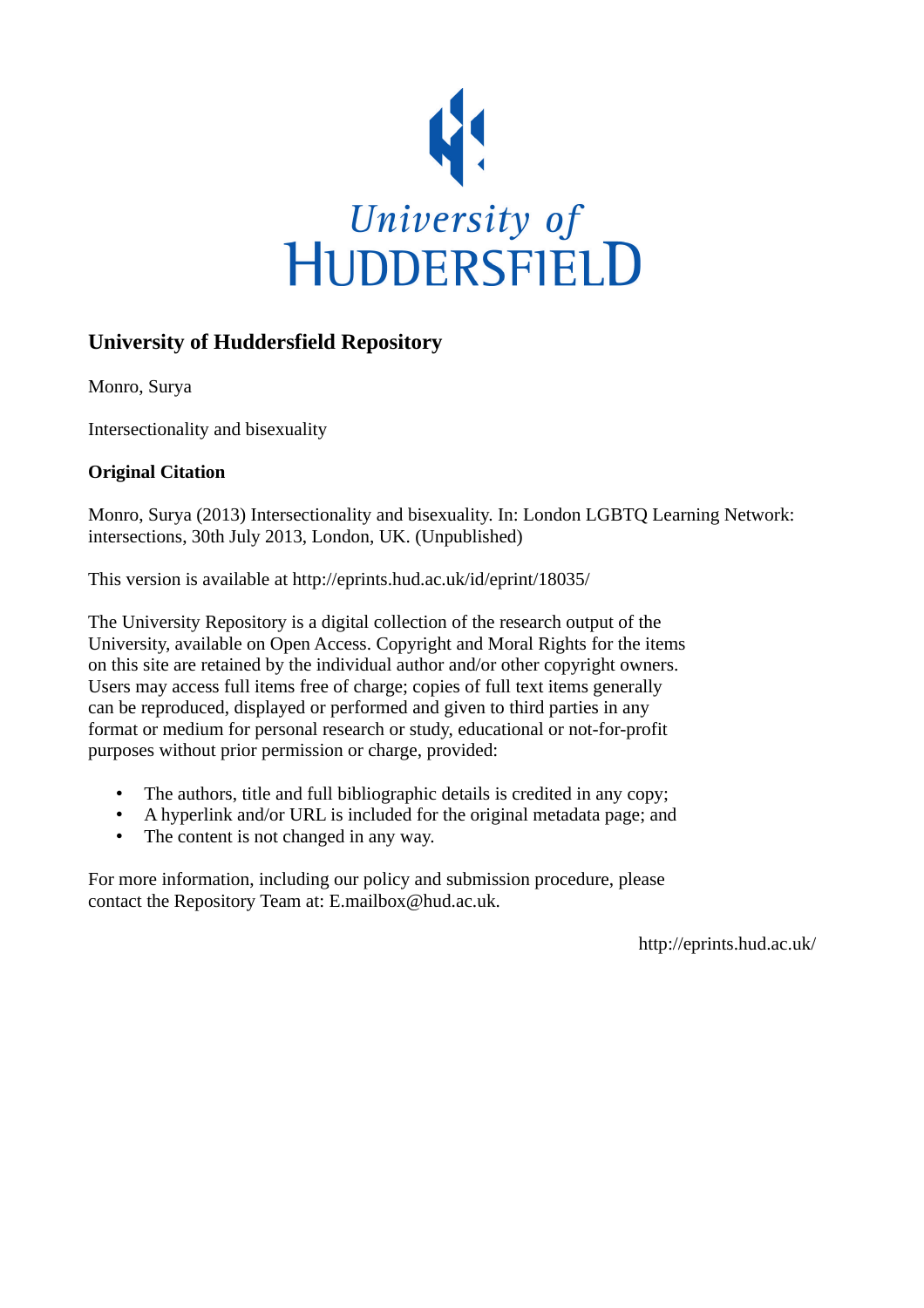# **Intersectionality and bisexuality – Dr Surya Monro, University of Huddersfield, s.monro@hud.ac.uk**

## **Introduction**

Before I begin I just want to explain that the research material in this brief talk has been very generously provided by a number of bisexual and queer people based in the UK. It was gathered in 2012 for a book that I am writing for Palgrave Macmillan which will be out in 2015, provisionally titled 'Bisexuality'. I would like to acknowledge them, and the University of Huddersfield which is providing me with time to write the book.

# **Intersectionality theory**

…that brief introduction leads me now into a discussion of intersectionality theory. Intersectionality theory was forged by feminists of colour and critical race theorists, drawing on insights provided by poststructuralism/postmodernism (McCall 2005). US scholar Kimberlé Crenshaw (1989, 1991) introduced the term 'intersectionality' to mean a crossroads where different identities (in her case, race and gender) intersect. Intersectionality approaches can be used to examine the way in which we are not just defined by sexuality, or gender, or ethnicity, or social class, or ability; we are each a unique mixture of different social characteristics. Because society is structured by many forms of inequality, some people - and groups of people - have identities that combine two or more marginalised or stigmatised characteristics. Importantly, these marginalised identities do not just add onto each other, but rather intersect in particular ways. In addition, characteristics such as race and sexuality are seen as being routed through each other, or mutually constitutive, so that it is not possible to think of 'race' and 'sexuality' as discrete social forces.

Intersectionality theory provides, therefore, a way of addressing complexity, and the different ways in which social characteristics work in interaction, so that for example at one point discrimination on the grounds of sexuality and gender might shape someone's life chances, but this person might simultaneously use class privilege to resist or circumnavigate this.

- It moves beyond the debate about whether sexual (and other) categories are necessary by developing the notion of strategic essentialism (essentialism is when we feel that we are born as LG or B or that it is core to our identities; the term is associated with biological determinism and can be problematic) where for example someone identifies as bisexual in order to raise the political profile of the non-LGH population;
- It provides a means to address within-group differences and inequalities without destroying the basis for group identification; this is important politically as well as conceptually for communities grappling with diversity issues;
- It reveals areas of privilege as well as marginalisation, providing a more nuanced picture of groups such as bisexuals; again, this is crucial politically in enabling inequalities to be tackled and enabling bisexual or queer individuals to identify issues which they can take a stand on from positions of relative privilege;
- The notion of intersectionality has entered political and political realms and may provide a useful means of effecting positive change.

### **Bisexuals as marginalised**

The recently published Bisexuality Report (Barker et al 2012) provides a very useful overview of the ways in which bisexual people are marginalised socially – in mainstream society and in some cases by the lesbian and gay communities (although thankfully the latter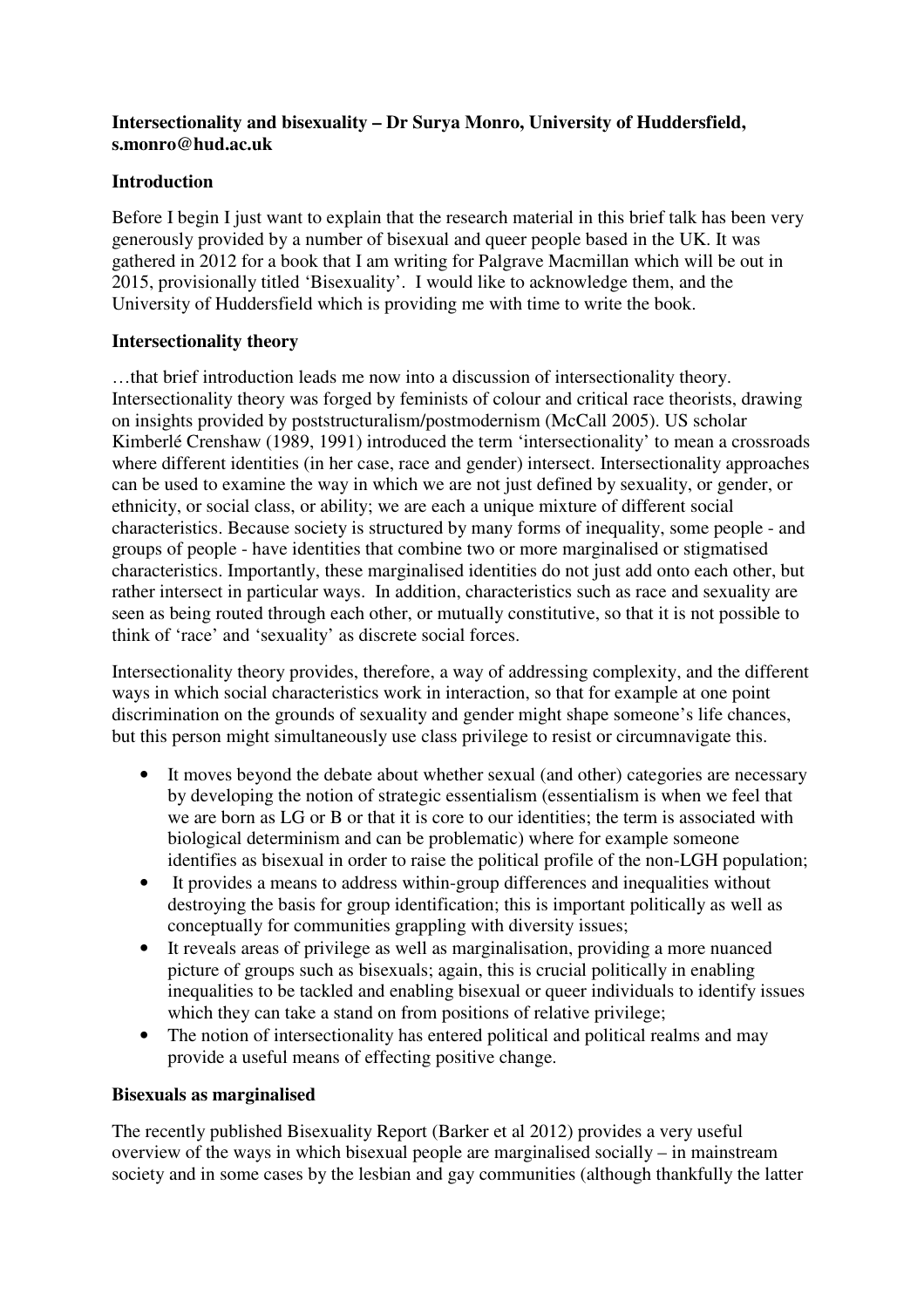less so now that people are becoming more aware of the specific issues facing bi people). We face issues such as the challenges of managing a complex and fluid sexual identity, and of negotiating both straight and lesbian/gay scenes (what other sexual orientation requires you to come out to a potential date, for example?), and the mental health challenges that seem to accompany the type of minority prejudice that bi people experience. It is not that bi people are tragic victims, or indeed that they are any more, or any less, socially disadvantaged than lesbians, gay men or for that matter trans people. Of course, social privilege and marginalisation depend on a whole host of factors. It is rather that we need to move swiftly away from biphobic old chestnuts, such as the idea that bisexuality is just a phase, or doesn't exist, or is a soft option, or that bisexuals are all greedy folk who like having orgies. Bisexual people come in many shapes and sizes and ranges of relationship preference, from celibate and asexual through to polyamorous (being open to more than one honest relationship at a time) or non-monogamous. I have argued elsewhere (*Gender Politics: Citizenship, Activism and Sexual Diversity,* Pluto Press 2005) for a need for us all to build alliances, and that is one of the reasons why I was delighted to be invited here tonight.

### **Biphobia**

One of the ways in which bisexuality is complex is that in some cases bi people may avoid homophobia (notably male/female bi couples who 'pass' as straight). However, they may also experience homophobia. As research contributor Christian explained:

...when I was physically attacked in the streets when I walked with my boyfriend hand in hand or arm in arm, I assume I was attacked as a gay person…...bisexual people can have homophobic abuse.

The term 'biphobia' was introduced by Kathleen Bennett to mean 'prejudice against bisexuality' (1992: 205) and 'the denigration of bisexuality as a life-choice' and (1992:207). Biphobia is different from homophobia. For example research contributor Jacqui said that:

….one of the worst experiences, one of the first places I went to when I discovered I was bisexual was a Black lesbian group, at a new women's centre in [ ] which was absolutely jam-packed all full of Black lesbians and I thought "Oh my god this is fantastic, I never knew.." it was brilliant. And then someone said "if anyone is not a lesbian, leave now" I couldn't move for a bit and then I had to get up and I went, it was awful....

It seems that social movements do not progress in a linear fashion towards some kind of rainbow-coloured utopia – bi people were part of the early movements for sexual liberation but then were excluded, for a number of reasons such as the impact of lesbian separatism, and the bi movements have mostly followed a separate trajectory – the community (for example BiCon bisexual conference) is very grass-roots, non-commercialised, with links to a whole range of alternative communities such as the personal growth movements, pagans, goths, polyamorists and the 'fan' communities. This is a different sort of social space to those found in Gay Villages and Stonewall, for example. I am going to use the last past of this presentation to look briefly at some of the intersectional dynamics found in the main organised Bi communities.

#### **Bisexuals and Intersectionality**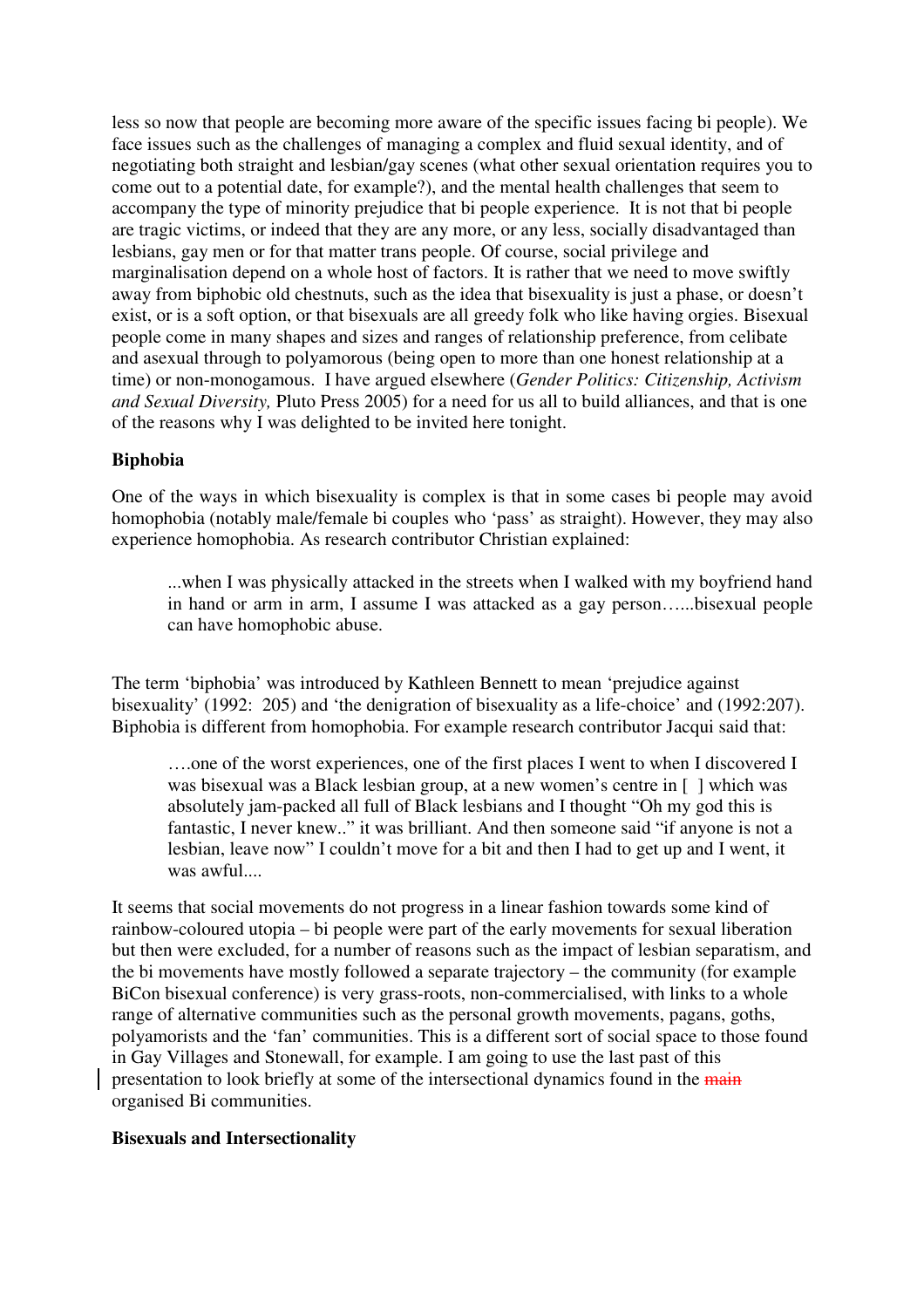One thing that really strikes you when you enter the space associated with the main organised bisexual communities (there are several loosely linked networks) is a certain type of diversity – physical diversity with high levels of difference in body type, lots of alternative 'looks'. There is, indeed, a very high level of awareness around both physical and neurological difference and impairment, and around gender diversity. And, of course, it is somewhere where people can be open and feel safe about their sexuality. This can be immensely important on a personal level, as contributor Camel says:

When I first went (to BiCon) it was incredibly exciting, incredibly liberating...I thought I had got as far as I could get with being out and happy as a bi person…. there are some very strong norms in that community, and I fitted some of them, and I didn't notice, because the way that norms is that you don't notice them...but you notice when you don't fit them. Norms – massive middle classed-ness…crazy levels of education…

However, what is very apparent in the latter part of this quote is the class dynamic, which is proving to be a difficult one for the bi community to address. The key event, BiCon (an annual conference run by volunteers), is held on a university campus, with an emphasis on workshops, and although there is a bursary fund it is still rather costly; it rather unsurprisingly fails to fully represent people across a range of class backgrounds. Another major intersectional omission concerns race and ethnicity (others concern older people, lone parents, and those who are poor and live in rural areas). Whilst there are some BME people at BiCon, it has been described as racist by some of the research contributors, who have experienced direct racism as well as the inhospitable whiteness forged by a combination of white-oriented subcultures (main organised bi community poly, goth, fan, bdsm, pagan etc). Some moves have been made to address this, for example increased awareness about faith diversity. However, there is insufficient awareness that the intersection of race and sexuality is one of the sites where sharp social exclusion can take place. It is important for those of us who are white to challenge our assumptions, for example several of the bisexual BME people in my study have supportive families. At present, some of the BME bisexual people who were involved in BiCon have got so fed up with the racism and whiteness there that they have now organised separately (Bisexuals of Colour, http://bisofcolour.tumblr.com/), which is to be welcomed, but is a loss to the other organised bisexual community.

### **What is to be done?**

There are a number of things that we can do to try to address the intersectional marginalisations experienced by bisexual people. These are, or course, underpinned by the acknowledgement that if someone identifies as bisexual then they are bisexual, and they may be facing discrimination (or not, depending on the situation). Some areas for development are:

- Voluntary and community sector organisations that are LGB and/or T focused need to properly include bisexuals and other non LGH (Lesbian, Gay and Heterosexual) people – see the Bisexuality Report for details.
- Voluntary and community sector organisations that are sector-specific (eg focused on age, homelessness, adoption and fostering etc) need to also include bisexuals fully alongside LGs; bisexuals are one of the protected groups under the Equalities Act 2010 (although the term 'bisexual' is not used) and there are currently significant omissions e.g. British Association of Adoption and Fostering.